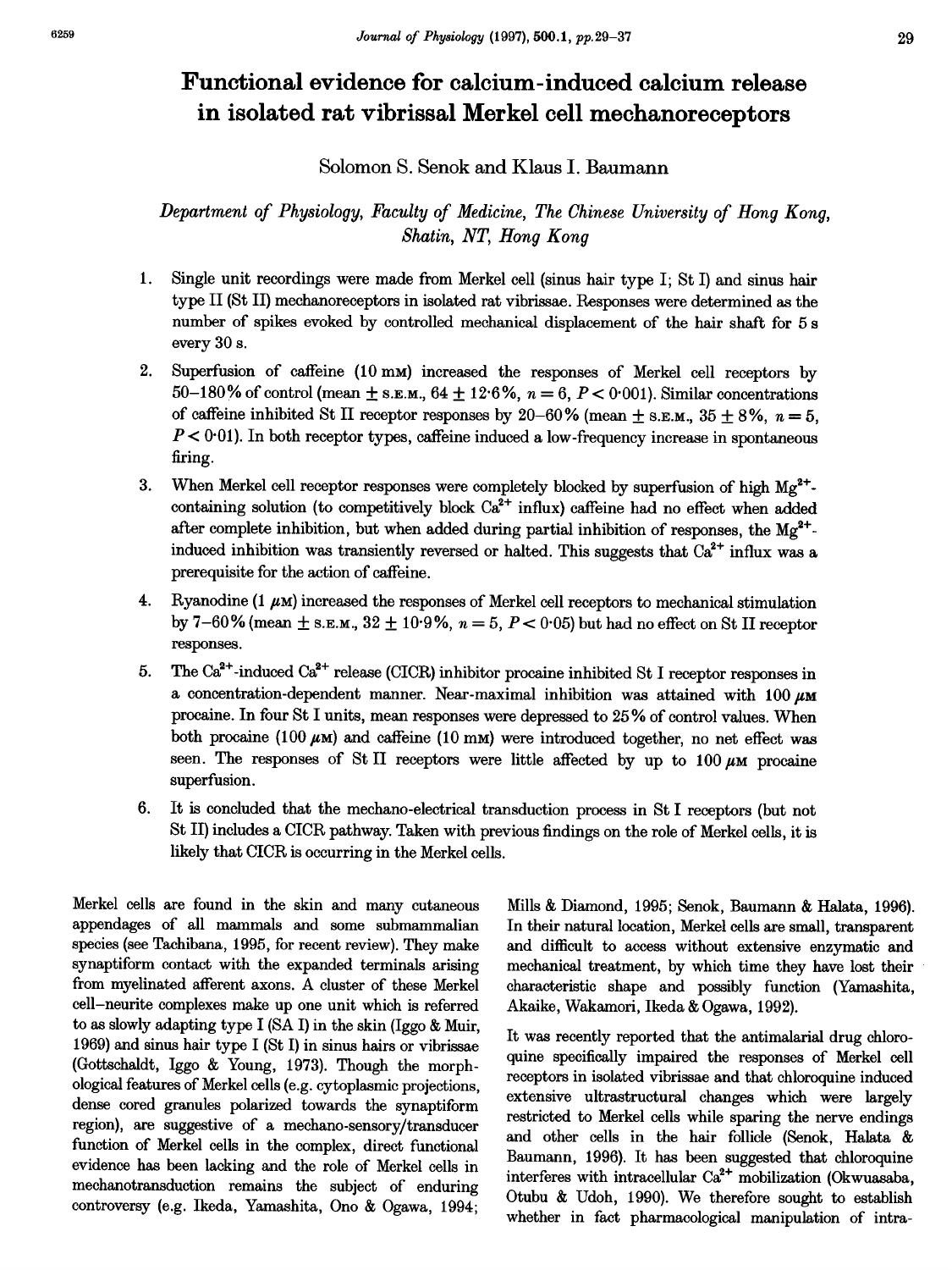cellular  $Ca^{2+}$  release would affect the function of Merkel cell receptors in isolated vibrissae. For comparison, the same experiments were carried out on sinus hair type II (St II) receptors, which are also slowly adapting vibrissal mechanoreceptors arising from myelinated afferents of similar calibre but have no specialized cellular attachment analogous to the Merkel cell.

Our results suggest that intracellular  $Ca^{2+}$  mobilization by the process of  $\text{Ca}^{2+}$ -induced  $\text{Ca}^{2+}$  release (CICR) is involved in the sensory transduction of Merkel cell receptors. This being the first report of a possible involvement of CICR in mechano-sensory transduction, the likely role of such a pathway in Merkel cell receptor transduction is considered. A preliminary report of this work has been published in abstract form (Senok & Baumann, 1996).

### METHODS

Details of the technique for isolating and recording from single vibrissae have been described elsewhere (Baumann, Chan, Halata, Senok & Yung, 1996; Senok et al. 1996). All experiments were carried out with the prior approval of the Animal Research Ethics Committee of the Chinese University of Hong Kong. Adult male Sprague-Dawley rats (250-300 g body weight) were initially anaesthetized with urethane (20% w/v, 6 ml kg<sup>-1</sup> I.P.) and then subsequently killed by an intracardiac injection of a similar amount of urethane. A whisker pad was rapidly excised and placed in <sup>a</sup> pool of synthetic interstitial fluid (SIF; Bretag, 1969), containing (mm): Na<sup>+</sup>, 145; K<sup>+</sup>, 3.5; Ca<sup>2+</sup>, 1.5; Mg<sup>2+</sup>, 0.69; Cl<sup>-</sup>, 114; HCO<sub>3</sub><sup>-</sup>, 26.2;  $PO_4^{2-}$ , 1.7;  $SO_4^{2-}$ , 0.69; gluconate, 9.6; glucose, 5.55; and sucrose, 7.6. The solution was continuously bubbled with a gas mixture of 95%  $O_2-5\%$  CO<sub>2</sub> to achieve a pH of 7.4. Single vibrissae were dissected from the whisker pad with a short length of the deep vibrissal nerve (DVN) still attached. The thick sinus body capsule enclosing the blood sinuses was slit longitudinally and the blood washed off.

For electrophysiological recordings, a hair follicle was mounted on a Sylgard platform in the recording chamber using fine insect pins and continuously superfused with SIF at 33-35 °C using a peristaltic pump. Fine strands were teased from the nerve and attached to a pair of silver wire electrodes while testing for mechano-sensory activity by mechanically displacing the hair shaft while monitoring spike activity on an oscilloscope and through loudspeakers. When suitable single unit responses were obtained, the hair shaft was firmly attached to the probe of a mechanical transducer about 0 5 cm from the hair bulb. Feedback-controlled displacements were applied to the hair shaft for 5 <sup>s</sup> (with 500 ms ramps and 4000 ms plateau) every 30 s. St <sup>I</sup> (Merkel cell) and St II receptors were functionally distinguished on the basis of their response characteristics (Gottschaldt et al. 1973; Senok & Baumann 1994; Baumann et al. 1996).

The drugs caffeine and ryanodine were purchased from RBI, while procaine hydrochloride was from Sigma. Test substances were prepared in normal solution and superfused by switching from the normal to the drug-containing solution for the required duration (usually 10-15 min). High-Mg<sup>2+</sup>-containing SIF  $(2.5-5 \text{ mm})$  was prepared by addition of  $MgCl<sub>2</sub>$  to normal SIF.

Data were collected and digitized on-line using a general purpose laboratory interface (CED1401 plus, Cambridge Electronic Design, Cambridge, UK) and an 80486-based computer. These included the

total number of spikes during the 5 <sup>s</sup> stimulus period (bin width, <sup>1</sup> ms), during the dynamic phase (the 500 ms rising ramp) and the static phase (time interval, 3500-4500 ms, arbitrarily chosen as a period when the receptor response to sustained mechanical displacement was considered to be most stable). Interspike interval data and spontaneous receptor activity between stimuli (bin width, 10 ms) were also monitored and recorded on-line. Response data were normalized by taking an early period of ten stimuli as 100%, to eliminate inter-unit variations. For drug treatments, the period of maximum inhibition or excitation was compared with the immediate pretreatment period. SigmaPlot and SigmaStat (Jandel Scientific) were used for mathematical transformation, graph plotting and statistical analysis. Results are expressed as the means  $\pm$  standard error of the mean. A P value  $\lt 0.05$  was considered significant (Student's <sup>t</sup> test).

## RESULTS

# Effect of caffeine

St I. Caffeine caused a marked increase in responses of St I receptors to mechanical stimulation (Fig.  $1A$  and  $B$ ). The effect was concentration dependent  $(Fig. 1B)$  and varied widely in magnitude between receptors, ranging from 50 to 180% of control values when <sup>10</sup> mm caffeine was superfused for 10 min (mean,  $64 \pm 12.6\%$  of control,  $P < 0.001$ ,  $n = 6$ ; Fig. 1D). Caffeine also induced a transient lowfrequency spontaneous discharge. In contrast to the increase in responses to mechanical stimulation, this was usually decreased (Fig. 1B) or had stopped completely before stopping the drug. Proportionately, responses were affected to a much greater extent during the static than the dynamic phase of stimulation (Fig.  $1B$ ).

St II. St II receptor responses to mechanical stimulation were inhibited by caffeine (Fig.  $1 C$ ). Superfusion of 10 mm caffeine for 15 min resulted in a 20-60% inhibition of St II responses to mechanical stimulation (mean,  $35 + 8\%$  of control in  $5 \text{ St } \Pi$  receptors, Fig. 1D). As in the St I receptor, caffeine also caused an increase in spontaneous firing of the St II receptors (Fig.  $1 C$ ).

### Effect of caffeine on  $Mg^{2+}$ -induced inhibition of St I

To test the effect of competitively blocking  $Ca^{2+}$  influx on the observed caffeine effect, high-Mg<sup>2+</sup>  $(2.5 \text{ or } 5 \text{ mm})$ containing SIF was superfused before addition of caffeine in the continued presence of high  $Mg^{2+}$ . On its own, high  $Mg^{2+}$ blocked St I responses to mechanical stimulation (Fig. 2A). Caffeine had no effect when added after complete inhibition by 5 mm  $Mg^{2+}$  (Fig. 2C), but when added during partial inhibition of responses, the  $Mg^{2+}$ -induced inhibition of the static counts was temporarily halted or reversed (Fig. 2B).

### Effect of ryanodine

Ryanodine increased responses to mechanical stimulation in the St I receptor (Fig. 3A) but had no effect on St II receptor responses (Fig. 3B). After washout, the increase in responses showed little tendency to return to baseline. Superfusion of <sup>10</sup> mm caffeine led to <sup>a</sup> further rise in responses which recovered to pre-ryanodine levels (Fig. 3A). When treated with 10  $\mu$ M ryanodine, St I responses rose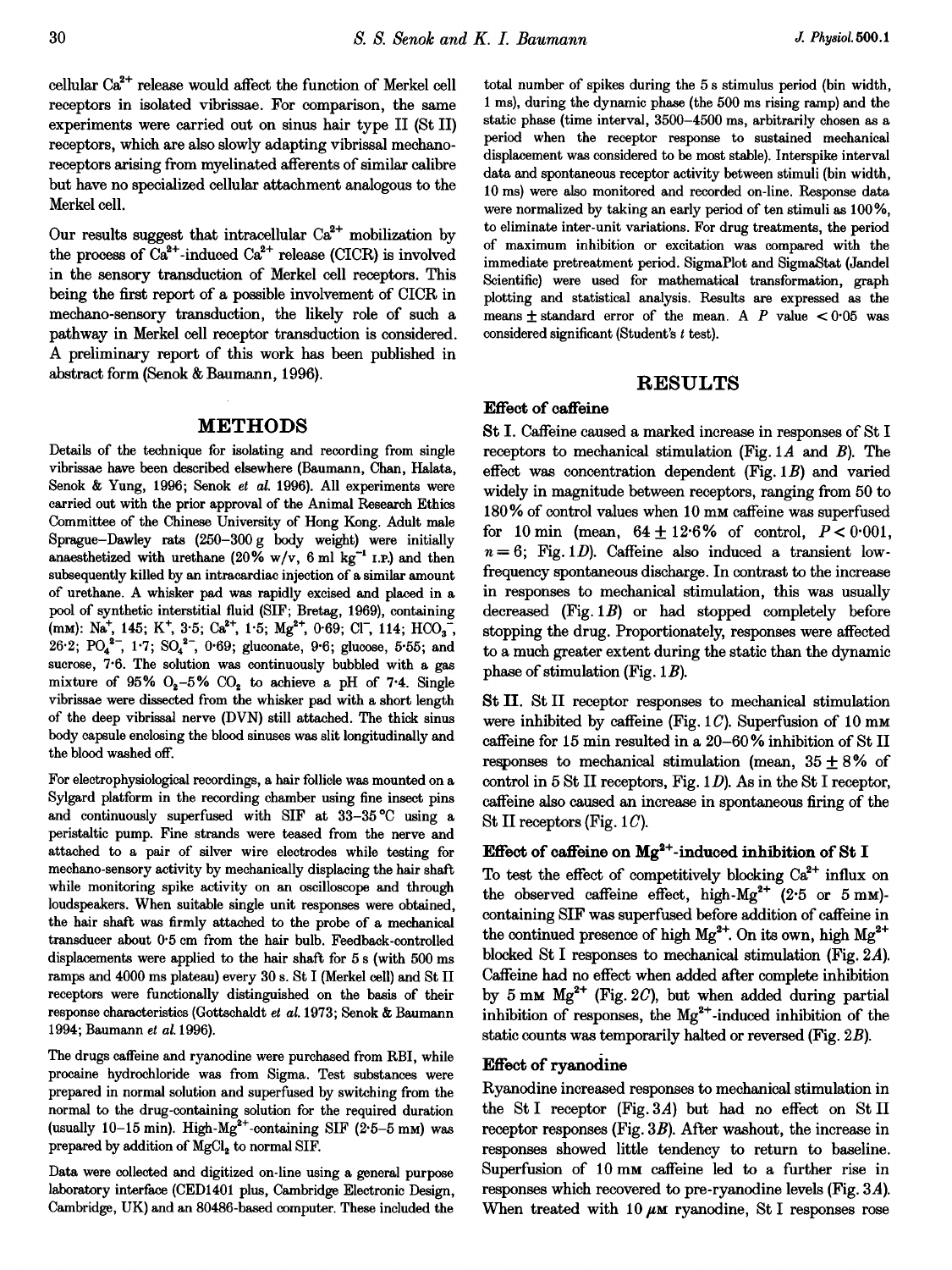

### Figure 1. Effect of caffeine on the function of St <sup>I</sup> (Merkel cell) and St II receptors

Caffeine increases the responsiveness of St I receptors to repeated (5 s every 30 s) ramp-hold displacements. A, sample trains of transistor-to-transistor logic (TTL) pulses representing spikes before (upper panel) and at the end of (lower panel) treatment with <sup>10</sup> mm caffeine. The response during the <sup>500</sup> ms ramp phase ('dynamic') and the period 3500-4500 ms phase ('static') of a 5 <sup>s</sup> stimulus are shown. The numbers in the 'dynamic' boxes refer to the time (ms) when the first spike was recorded and the number of spikes during the 500 ms period. The numbers in the 'static' boxes represent the number of spikes during the 1000 ms static phase. Bin width for all response data is <sup>1</sup> ms. Spike trains were extracted off-line using stored data from the same St I receptor shown in B. B, a representative St I receptor showing responses during the dynamic  $(O)$ and static phases ( $\bullet$ ) plotted as a percentage of control (taken as the ten stimuli immediately preceding the first caffeine treatment). Caffeine increased responses in a concentration-dependent manner. Proportionately, caffeine had a greater effect on the static than the dynamic responses. The difference between the change in static and dynamic counts was significant at all four concentrations. Spontaneous spikes were also increased in a concentration-dependent manner in this receptor. The bin width of collection of spontaneous activity was 10 ms. C, a representative St II receptor showing the effect of caffeine on the total number of spikes during repeated stimuli. The responsiveness of St II receptors to mechanical stimulation was inhibited by caffeine. Caffeine, however, increased spontaneous firing in the St II during the 25 <sup>s</sup> intervals between stimuli. D, effect of <sup>10</sup> mm caffeine (thick line) on total counts (during <sup>5</sup> <sup>s</sup> stimuli) of six St <sup>I</sup> and five St II receptors. St I responses were increased by  $64.0 \pm 12.6\%$  of control  $(P < 0.001)$  while St II receptor responses were decreased by  $35.0 \pm 8\%$  of control ( $P < 0.01$ ). Error bars are s.E.M.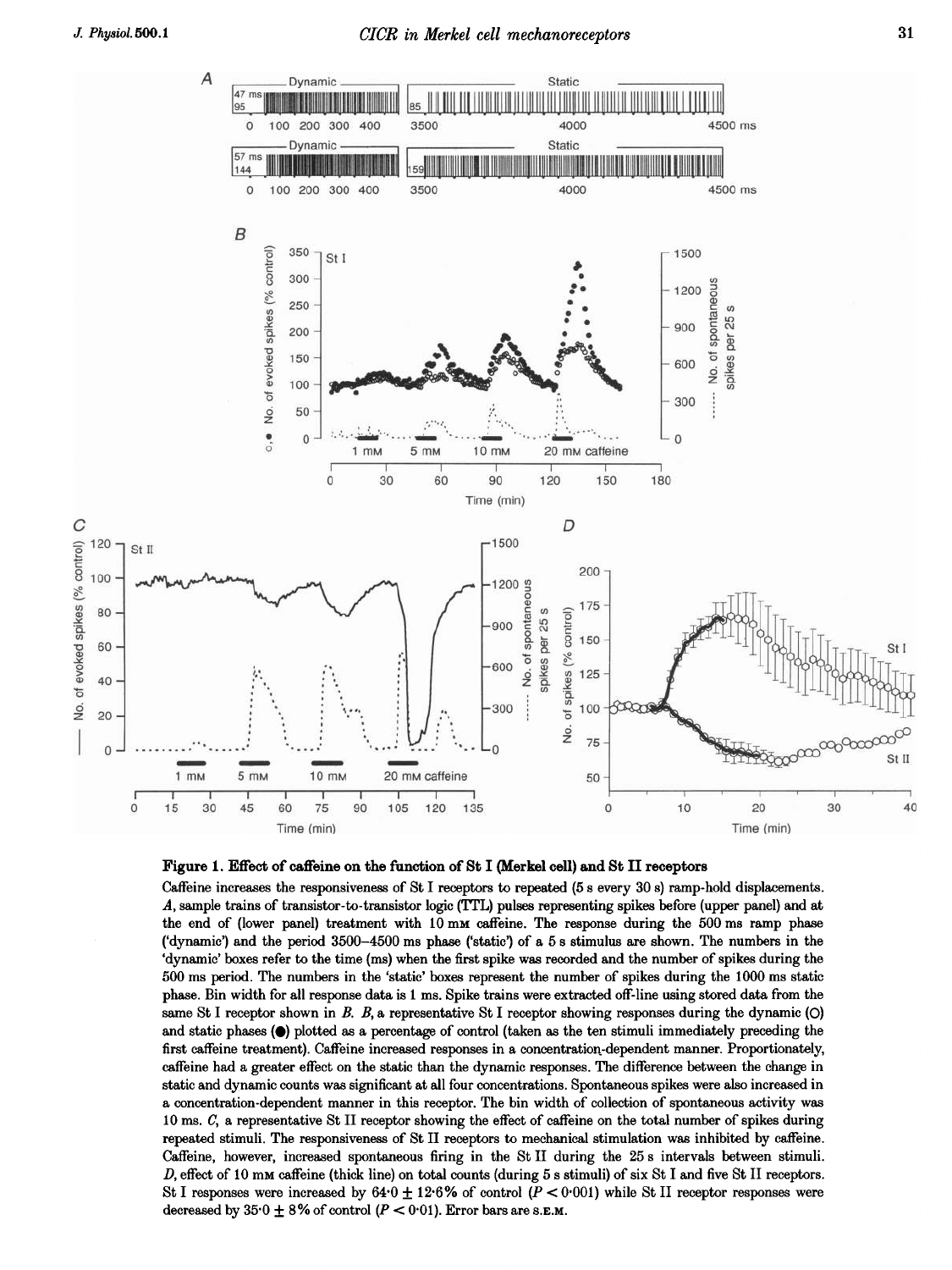initially but were often not sustained, crashing below the control levels (Fig.  $3C$ ). Though of lesser magnitude than the effect of caffeine, the effect of ryanodine  $(132 \pm 11\%)$  of control in  $5 St I$  receptors, inset in Fig. 1A) was significant  $(P < 0.05)$ . Ryanodine-treated St I and St II receptors subsequently responded to caffeine treatment in a qualitatively similar manner, as described above (Fig.  $3A$ and  $B$ ).

# Effect of procaine

Procaine inhibited St I receptor responses in a dosedependent manner. Near-maximal inhibition was attained with 100  $\mu$ M procaine (Fig. 4A). In four St I units, mean responses were depressed to  $25\%$  of control values (Fig.  $4E$ ). The individual effects of procaine  $(100 \mu \text{m})$  and caffeine (10 mm) were not observed when they were simultaneously superfused (Fig.  $4D$ ). The responses of St II receptors were little affected by procaine superfusion; 50  $\mu$ M procaine had no effect on responses while  $100 \mu \text{m}$  reduced responses by  $10.0 \pm 3.3\%$  of control (Fig. 4E). When present, spontaneous activity in St II receptors was silenced by procaine  $(Fig. 4B)$ .

St II receptors were completely blocked by procaine at concentrations above 100  $\mu$ M (Fig. 4C). Recovery was, however, rapid and rather abrupt (within 10 min, compared with  $30-45$  min for St I).

# **DISCUSSION**

# Evidence for  $Ca^{2+}$ -induced  $Ca^{2+}$  release

Millimolar concentrations of caffeine release Ca<sup>2+</sup> from intracellular stores by opening the ryanodine receptor (RvR) intracellular release channels (for recent reviews see Sawynok & Yaksh, 1993; Pozzan, Rizzuto, Volpe & Meldolesi, 1994). It is used to activate  $Ca^{2+}$ -induced  $Ca^{2+}$ release (CICR) in intact and semi-intact systems since it is membrane permeant (Ehrlich & Bezprozvanny, 1994). Caffeine significantly increased the responsiveness of Merkel cell receptors to mechanical stimulation at the concentrations that stimulate intracellular  $Ca^{2+}$  release. A transient increase in spontaneous firing was observed in both St I and St II, in spite of a concomitant inhibition of stimulated responses in the St II. This is probably a manifestation of the tendency of caffeine to increase  $Ca^{2+}$  influx (Bianchi, 1962). It is,



#### Figure 2. Effect of caffeine on St I requires  $Ca<sup>2+</sup>$  influx

 $Mg^{2+}$  (2.5 or 5 mm) was used to inhibit competitively  $Ca^{2+}$  influx in St I receptors. O, dynamic counts;  $\bullet$ , static counts. A,  $Mg^{2+}$  $(2.5 \text{ mm}$  for 10 min) blocked St I responses to mechanical stimulation in an St I receptor. Static counts were more sensitive to inhibition by  $Mg^{2+}$ than dynamic responses.  $B$ , after 5 min of  $2.5$  mm  $Mg^{2+}$  superfusion, caffeine (10 mm) was added for another 5 min. When caffeine was added before complete inhibition of responses. caffeine transiently and partially reversed the  $Mg^{2+}$ -induced inhibition. C, when caffeine was added after complete inhibition (by 5 mm  $Mg^{2+}$ ) no effect was seen. When present, spontaneous spikes were also blocked by  $Mg^{2+}$ .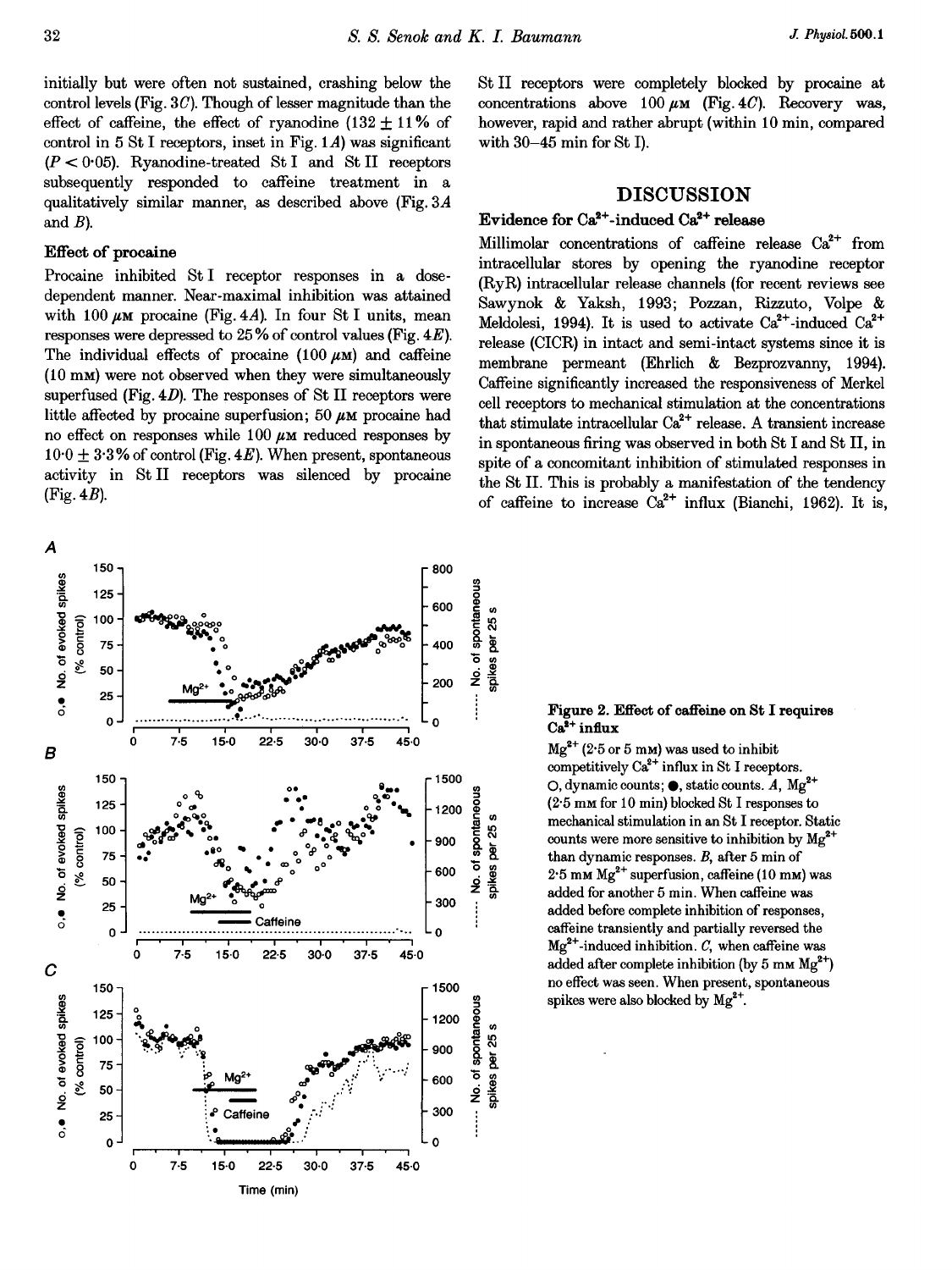however, unlikely to be a significant factor in the demonstrated caffeine effects on St I function. Apart from the fact that the low frequency spontaneous firing was not always observed, it was short lived, usually decreasing or stopping before discontinuation of caffeine superfusion.

Caffeine increases cytosolic cAMP by inhibition of phosphodiesterase (Kumbaraci & Nastuk, 1982) but this typically

occurs at lower concentrations of caffeine  $(0.1-1 \text{ mm})$ ; Smellie, Davis, Daly & Wells, 1979; Sawynok & Yaksh, 1993). The effective concentrations of caffeine used in this study  $(1-20 \text{ mm})$  are more in keeping with  $Ca^{2+}$  release (Sawynok) & Yaksh, 1993; Ehrlich & Bezprozvanny, 1994). The membrane-permeable analogue of cAMP, 8-bromo-cAMP, had no appreciable effect on the responses of the receptors



#### Figure 3. Effect of ryanodine

A, representative St I receptor showing the effect of superfusion of ryanodine (Ryan;  $1 \mu$ M) for 15 min. Responses to mechanical stimulation were increased. Return to baseline was slow. Superfusion of caffeine about 60 min after ryanodine still increased responses but the increase was less than the average seen without prior ryanodine treatment (cf. Fig. 1). Inset, summary of five experiments showing that 1  $\mu$ M ryanodine superfusion ( $\blacksquare$ ) increased St I responses by  $32.0 \pm 10.9\%$  of control ( $\square$ ). \*  $P$  < 0.05. B, superfusion of ryanodine (10  $\mu$ M for 20 min) had no effect on the function of a typical St II. The receptor responded to caffeine (Caff) treatment as expected (cf. Fig.  $1 C$ ) after ryanodine treatment. C, a higher concentration of ryanodine (10  $\mu$ M) increased St I responses only briefly and could not be sustained, crashing below baseline values.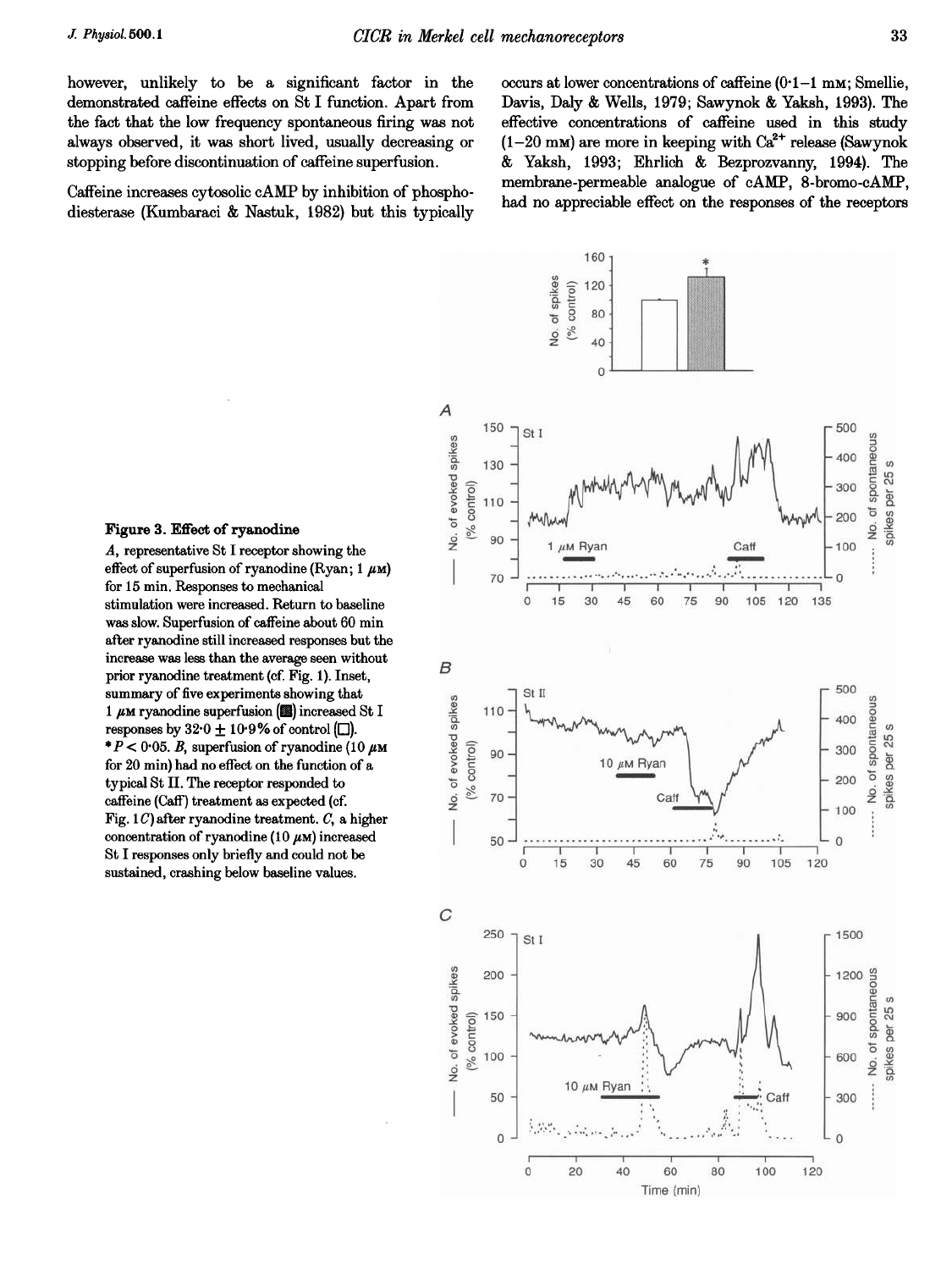in our preparation (S. Senok & K. I. Baumann, unpublished observations). It is therefore unlikely that cAMP elevation is responsible for the observed actions of caffeine.

### Caffeine action requires Ca<sup>2+</sup> influx

Caffeine was able to partially reverse, or at least pause, the progression of  $Mg^{2+}$ -induced inhibition of St I receptor function if added before complete inhibition was achieved by  $Mg^{2+}$ . Since  $Mg^{2+}$  is a well-known competitive inhibitor of  $Ca^{2+}$  influx, and known to inhibit SA I receptor responses (Pacitti & Findlater, 1988; Baumann, Tsu & Yung, 1993), this suggests that some  $Ca^{2+}$  influx was required for caffeine to exert its effect on St I receptors. This is expected in a CICR system. It is noteworthy that  $Mg^{2+}$  also blocks the



Figure 4. Effect of procaine

A, typical St I receptor response to procaine hydrochloride (Proc) superfusion. Inhibition of response to mechanical stimulation was concentration dependent with slow recovery. Spontaneous firing was also blocked. B, St II receptor superfused with 50  $\mu$ m procaine for 15 min (no response) and switched to 100  $\mu$ m for a further 15 min with only a salutary effect. Responses returned to baseline relatively quickly on removal of procaine. C, when procaine  $(100 \mu\text{m})$  and caffeine  $(10 \text{ mm})$  were superfused concurrently on an St I, their net effects were not observed. D, higher concentrations of procaine (300  $\mu$ m St I, 500  $\mu$ m St II) blocked both St I and II function. The time courses were, however, quite different. Procaine is presumed to be blocking nerve conduction at the higher concentrations. E, procaine  $(100 \mu M)$  superfusion for 15 min inhibited St I responses by 75.0  $\pm$  9.1% of control (n = 4) while St II receptors were inhibited by  $10 \cdot 0 + 3 \cdot 3$ % ( $n = 4$ ). The individual traces of the experiments summarized show no overlap between responses of the two receptor types to procaine.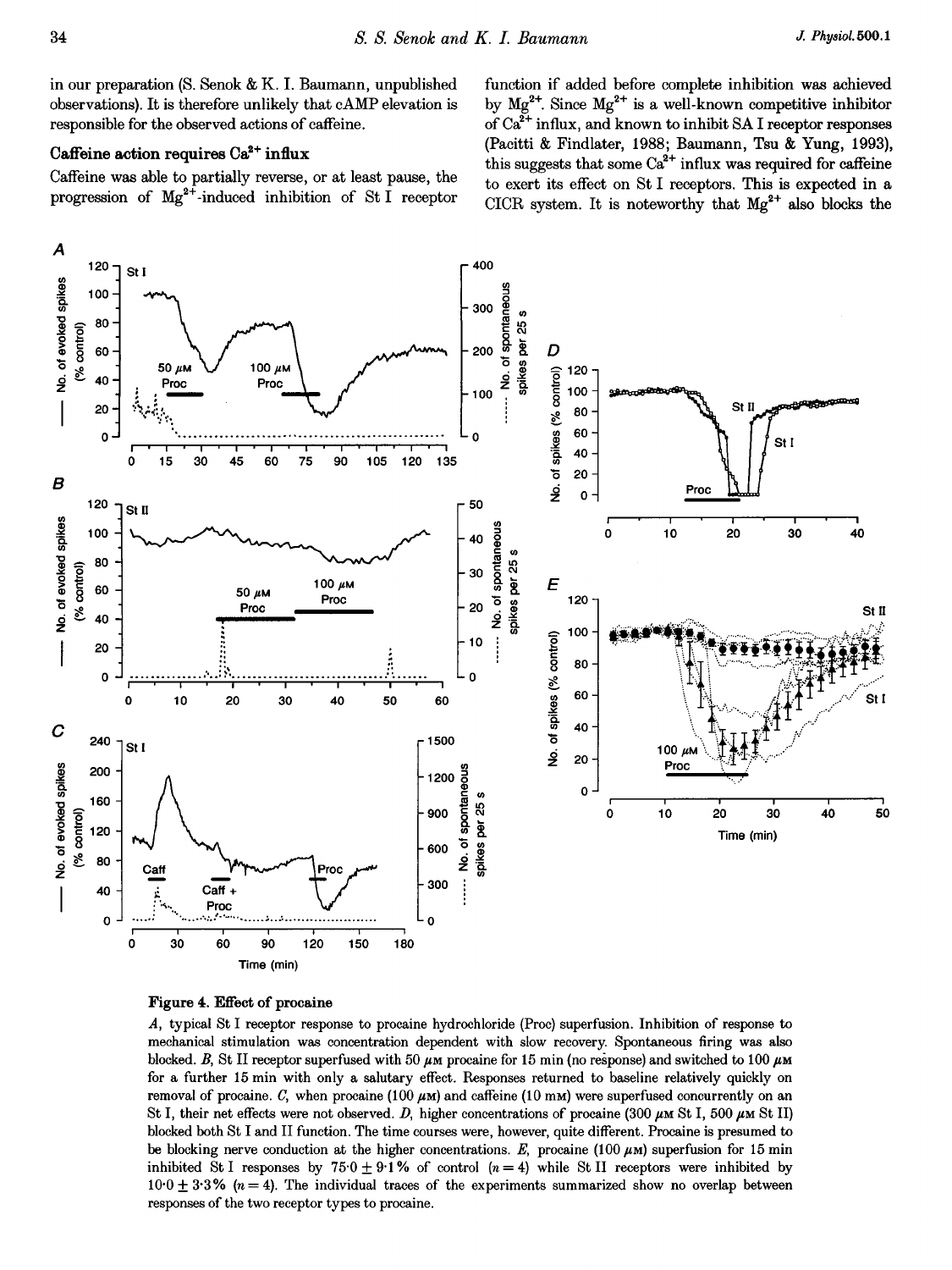RyR in its own right (Meissner, 1994; Pozzan et al. 1994). In an intact preparation such as the one used in this study,  $Mg^{2+}$  would be expected first to block competitively  $Ca^{2+}$ influx before exerting any intracellular CICR blocking action. This might indeed explain the reported greater sensitivity of frog Merkel nerve endings (Ft I) to  $Mg^{2+}$  blockade than frog type II (Ft II) slowly adapting mechanoreceptors (Yamashita, Ogawa & Taniguchi, 1986).

The plant alkaloid ryanodine binds to the RyR channel and locks it in the open state, thus increasing the release of intracellular  $Ca^{2+}$  from the stores. At higher (10  $\mu$ M) concentrations, ryanodine would deplete the stores and thus effectively antagonize CICR (Ehrlich & Bezprozvanny, 1994; Pozzan et al. 1994). We found that while ryanodine increased St I responses at  $1 \mu$ M, the increase was not sustained at 10  $\mu$ M with responses dropping below baseline. This is suggestive of depletion of the intracellular stores and is consistent with the presence of a CICR step in the transduction process of St I receptors.

Procaine hydrochloride, better known for its action as a local anaesthetic, is used as a specific inhibitor of CICR (e.g. Galione, Lee & Busa, 1991; Khoyi et al. 1993). Further evidence in support of a CICR process in St <sup>I</sup> was obtained using procaine. It was found to inhibit St I function at micromolar concentrations that had little or no effect on St II receptor responses. Since both Merkel cell and St II receptors have myelinated afferent fibres of similar calibre, it is unlikely that procaine was blocking impulse conduction in the nerve as a local anaesthetic would, but is exerting its specific CICR blocking action in the Merkel cell receptor while sparing the St II. The finding that procaine directly prevented the effect of caffeine when they were superfused together is also significant in this regard. The CICR blocking action of procaine in other tissues requires millimolar concentrations (e.g. Khoyi et al. 1993; Huang, 1995). In St I receptors, superfusion of  $50-100 \mu$ M procaine was sufficient to block responses. Higher concentrations  $(300-500 \ \mu m)$ apparently blocked nerve conduction as well since St II function was also blocked. Recovery of St II responses after inhibition by procaine was much faster and rather abrupt. It is conceivable that as a weak base ( $pK_a$  8.9) procaine may be taken up and concentrated by Merkel cells (de Duve, de Barsy, Poole, Trouet, Tulkens & Hoof, 1974), thus achieving the concentrations required to block CICR. The slow recovery of St I responses after procaine treatment would seem to support this.

# $InsP<sub>3</sub> receptor-mediated transduction is unlikely in$ St I

Caffeine has been shown to inhibit intracellular  $Ca^{2+}$ mobilization through the inositol 1,4,5-trisphosphate (Ins $P_3$ ) second messenger pathway in Xenopus oocytes (Parker & Ivorra, 1991), cerebellar microsomes (Brown, Sayers, Kirk, Michell & Michelangeli, 1992), and permeabilized smooth muscle cells (Hirose, Iino & Endo, 1993). Caffeine at 10 mm was sufficient to cause almost complete inhibition of  $InsP<sub>3</sub>$ 

action (Bezprozvanny, Bezprozvannaya & Ehrlich, 1994). It is thus unlikely that  $Ca^{2+}$  release from the  $InsP<sub>3</sub>$ -sensitive pool plays any significant role in the transduction of Merkel cell receptors.

# Mechano-electrical transduction in Merkel cell receptors

In a model of mechano-electrical transduction in the cutaneous Merkel cell receptor (SA I), Iggo & Findlater (1984) proposed that mechanical distortion of the filamentous processes of the Merkel cell led to alteration of membrane permeability of the epidermal surface of the cell, resulting in  $Ca<sup>2+</sup>$  entry and subsequent mobilization of the dense cored granules and release of the putative transmitter substance. Following the description of three types of ionic channels in isolated Merkel cells, Yamashita et al. (1992) suggested that mechanical deformation of Merkel cells activated putative mechano-sensitive (MS) channels which then generated a depolarizing potential leading to activation of the L-type  $Ca<sup>2+</sup>$  channel which they found in Merkel cells. Chan, Yung & Baumann (1996) recently reported cytosolic  $Ca<sup>2+</sup>$  elevations in Merkel cells in response to mechanical stimulation as well as high- $K^+$  depolarization. This suggests the presence of MS channels and supports the report of voltage-gated  $Ca^{2+}$ channels in Merkel cells by Yamashita et al. (1992). There is, however, as yet no experimental proof for the presence of MS channels in Merkel cells. The transduction mechanism in this receptor has thus remained unclear, wherever the site of transduction may be.

The question of  $Ca^{2+}$  and Merkel cells has been a rather vexing one. Though it has been shown that  $Ca^{2+}$  influx is required in the transduction process of Merkel cell receptors (e.g. Yamashita et al. 1986; Pacitti & Findlater, 1988; Baumann et al. 1993), the specific organic blockers of voltage-gated Ca<sup>2+</sup> channels like verapamil and  $\omega$ -conotoxin GIVA have had unconvincing actions on the function of the receptors. Rather high concentrations are required for appreciable inhibition. In the isolated skin-nerve preparation, Baumann et al. (1993) found that the 100  $\mu$ M concentration of verapamil required to block responses also blocked nerve conduction in the preparation. Furthermore, the L-type  $Ca^{2+}$  channel opener Bay K 8644 had only a salutary effect on receptor function. Only the inorganic  $Ca^{2+}$ channel blockers like  $Mn^{2+}$  and  $Mg^{2+}$  consistently block receptor function.

# Two phases of  $Ca^{2+}$  influx

We speculate that  $Ca^{2+}$  influx into Merkel cell receptors occurs by two mechanisms: through the putative MS channels activated by mechanical deformation and through the voltage-dependent  $Ca^{2+}$  channel (Yamashita et al. 1992).  $Ca<sup>2+</sup>$  influx through the MS channel probably contributes mainly to the dynamic responses to mechanical stimulation and hence might explain the high dynamic sensitivity of the receptor. MS channels are known to inactivate fairly rapidly and are unusually voltage sensitive (Hamill & McBride, 1992; Sukharev, Martinac, Arshavsky & Kung, 1993). The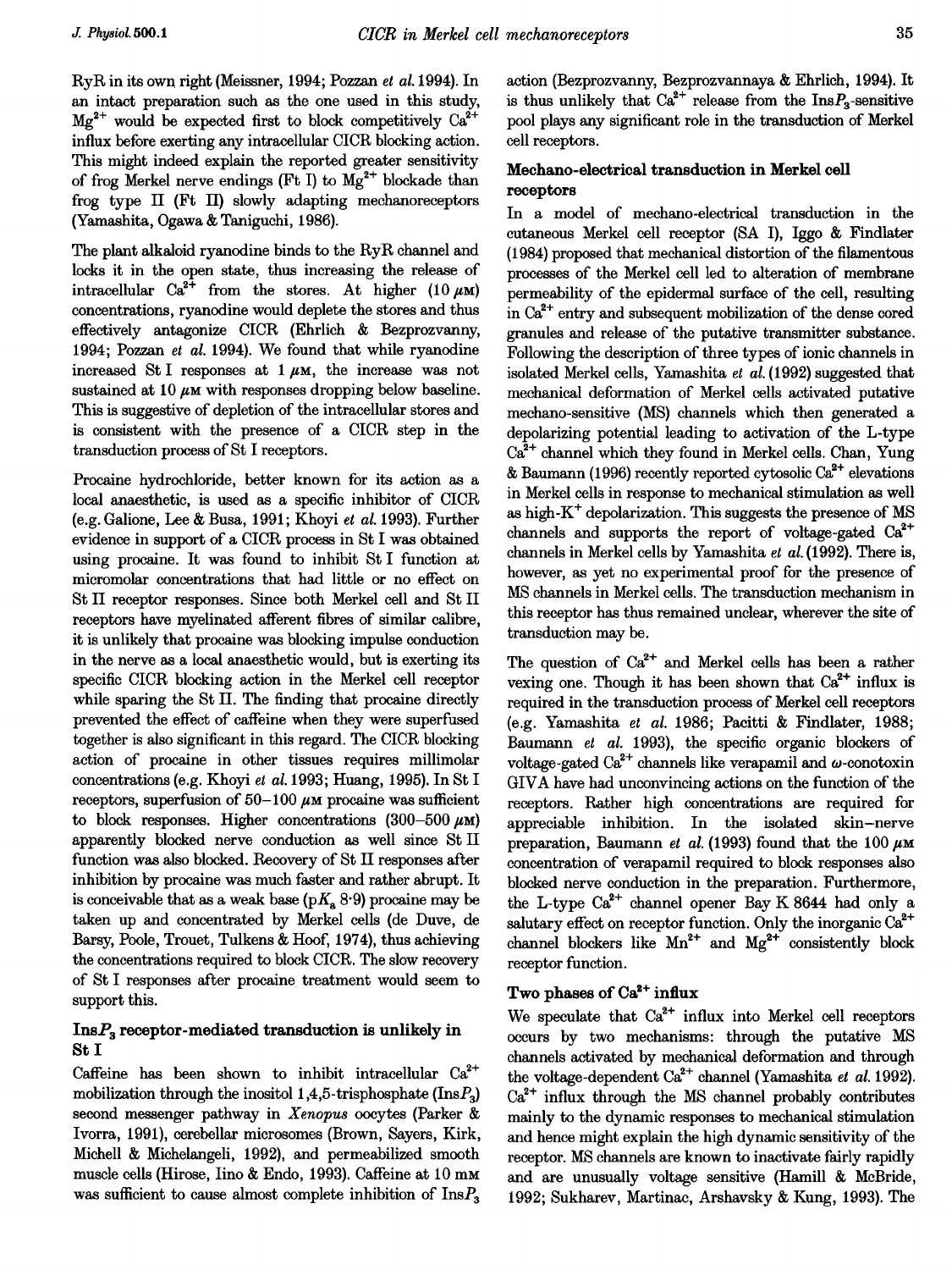depolarization following ionic influx through the MS channel would therefore be expected to also inactivate it. Thus sustained mechanical displacement will not keep the channels open long enough for the typical slowly adapting response of Merkel cell receptors. The second phase of  $Ca<sup>2+</sup>$ influx probably occurs through activation of the high threshold  $Ca^{2+}$  channel as suggested by Yamashita et al. (1992), and may contribute more to the sustained responses during the static phase of mechanical stimulation. This study found that caffeine (and procaine) exerted the most effect on the static phase. CICR may therefore be more important for the slowly adapting response of the receptor.

There are no previous reports of the involvement of CICR in mechano-sensory transduction. CICR would seem superfluous in a nerve terminal which simply needed to generate a receptor potential in response to mechanical stimulation. In cochlear hair cells, where cytosolic  $Ca^{2+}$  elevation is part of the response to mechanical stimulation, this is associated with receptor adaptation (Torre, Ashmore, Lamb & Menini, 1995). If CICR were to play a role in such a system, it would diminish rather than increase the responsiveness of the mechanoreceptor to sustained stimulation as seen in Merkel cell receptors. It is therefore conceivable that this might indeed be evidence that a  $Ca^{2+}$ -dependent process like synaptic transmission is present in Merkel cell receptor transduction.

In conclusion, this study has found functional evidence that a CICR step is involved in the mechano-electrical transduction process of Merkel cell receptors. Taken together with the reported effects of chloroquine on the function of St <sup>I</sup> receptors and morphology of Merkel cells, the CICR process may reside in Merkel cells rather than the nerve endings. Thus our results are in support of the hypothesis that the Merkel cells are mechano-electrical transducers in this vibrissal slowly adapting mechanoreceptor.

- BAUMANN, K. I., CHAN, E., HALATA, Z., SENOK, S. S. & YUNG, W. H. (1996). An isolated rat vibrissal preparation with stable responses of slowly adapting mechanoreceptors. Neuroscience Letters 213, 1-4.
- BAUMANN, K. I., TsU, S. Y. H. & YUNG, W. H. (1993). The role of calcium in the mechano-electric transduction process of slowly adapting type I (SA I) receptors in an isolated rat skin-nerve preparation. Journal of Physiology 459, 427P
- BEZPROZVANNY, I., BEZPROZVANNAYA, S. & EHRLICH, B. E. (1994). Caffeine-induced inhibition of inositol 1,4,5-trisphosphate-gated calcium channels from cerebellum. Molecular Biology of the Cell 5, 97-103.
- BIANCHI, C. P. (1962). Kinetics of radio caffeine uptake and release in frog sartorius. Journal of Pharmacology and Experimental Therapeutics 138, 41-47.
- BRETAG, A. H. (1969). Synthetic interstitial fluid for isolated mammalian tissue. Life Sciences 8, 319-329.
- BROWN, G. R., SAYERS, L. G., KIRK, C. J., MICHELL, R. H. & MICHELANGELI, F. (1992). The opening of the inositol 1,4,5 trisphosphate-sensitive Ca<sup>2</sup> channel in rat cerebellum is inhibited by caffeine. Biochemical Journal 282, 309-312.
- CHAN, E., YUNG, W. H. & BAUMANN, K. I. (1996). Cytoplasmic Ca<sup>2+</sup> concentrations in intact Merkel cells of an isolated, functioning rat sinus hair preparation. Experimental Brain Research 108, 357-366.
- DE DUVE, C., DE BARSY, T., POOLE, B., TROUET, A., TULKENS, P. & HoOF, F. V. (1974). Lysosomotropic agents. Biochemical Pharmacology 23, 2495-2531.
- EHRLICH, B. E. & BEZPROZVANNY, I. (1994). Intracellular calcium release channels. Chinese Journal of Physiology  $37, 1-7$ .
- GALIONE, A., LEE, H. C. & BUSA, W. B. (1991).  $Ca^{2+}$ -induced  $Ca^{2+}$ release in sea urchin egg homogenates: modulation by cyclic ADPribose. Science 253, 1143-1146.
- GOTTSCHALDT, K. M., IGGO, A. & YOUNG, D. W. (1973). Functional characteristics of mechanoreceptors in sinus hair follicles of the cat. Journal of Physiology 235, 287-315.
- HAMILL, 0. P. & MCBRIDE, D. W. (1992). Rapid adaptation of single mechanosensitive channels in Xenopus oocytes. Proceedings of the National Academy of Sciences of the USA 89, 7462-7466.
- HIROSE, K., IINO, M. & ENDO, M. (1993). Caffeine inhibits  $Ca^{2+}$ mediated potentiation of inositol  $1,4,5$ -trisphosphate-induced  $Ca<sup>2+</sup>$ release in permeabilized vascular smooth muscle cells. Biochemical and Biophysical Research Communications 194, 726-732.
- HUANG, Y. (1995). BaCl<sub>2</sub>- and 4-aminopyridine-evoked phasic contractions in the rat vas deferens. British Journal of Pharmacology 115, 845-851.
- IGGO, A. & FINDLATER, G. S. (1984). A review of Merkel cell mechanisms. In Sensory Receptor Mechanisms, ed. HAMANN, W. & IGGO, A., pp. 117-131. World Scientific Publishers, Singapore.
- IGGO, A. & MUIR, A. R. (1969). The structure and function of a slowly adapting touch corpuscle in hairy skin. Journal of Physiology 200, 763-796.
- IKEDA, I., YAMASHITA, Y., ONO, T. & OGAwA, H. (1994). Selective phototoxic destruction of rat Merkel cells abolishes responses of slowly adapting type I mechanoreceptor units. Journal of Physiology 479, 247-256.
- KHOYI, M. A., DALZIEL, H. H., ZHANG, L., BJUR, R. A., GERTHOFFER, W. T., BUXTON, I. L. & WESTFALL, D. P. (1993).  $[\text{Ca}^{2+}]_1$ -sensitive, IP<sub>3</sub>-independent  $\text{Ca}^{2+}$  influx in smooth muscle of rat. British Journal of Pharmacology 110, 1353-1358.
- KUMBARACI, N. M. & NASTUK, W. L. (1982). Action of caffeine in excitation-contraction coupling of frog skeletal muscle fibres. Journal of Physiology 325,195-211.
- MEISSNER, G. (1994). Ryanodine receptor/ $Ca<sup>2+</sup>$  release channels and their regulation by endogenous effectors. Annual Review of Physiology 56, 485-508.
- MILLS, L. R. & DIAMOND, J. (1995). Merkel cells are not the mechanosensory transducers in the touch dome of the rat. Journal of Neurocytology 24, 117-134.
- OKWUASABA, F. K., OTUBU, J. A. & UDOH, F. V. (1990). Mode of inhibitory actions of acute and chronic chloroquine administration on the electrically stimulated mouse diaphragm in vitro. British Journal of Pharmacology 101, 133-139.
- PACITTI, E. G. & FINDLATER, G. S. (1988). Calcium channel blockers and Merkel cells. Progress in Brain Research 74, 37-42.
- PARKER, I. & IvORRA, I. (1991). Caffeine inhibits inositol trisphosphate-mediated liberation of intracellular calcium in Xenopusoocytes. Journal of Physiology 433, 229-240.
- POZZAN, T., RIZZUTO, R., VOLPE, P. & MELDOLESI, J. (1994). Molecular and cellular physiology of intracellular calcium stores. Physiological Reviews 74, 595-636.
- SAWYNOK, J. & YAKSH, T. L. (1993). Caffeine as an analgesic adjuvant: a review of pharmacology and mechanisms of action. Pharmacological Reviews 45, 43-85.